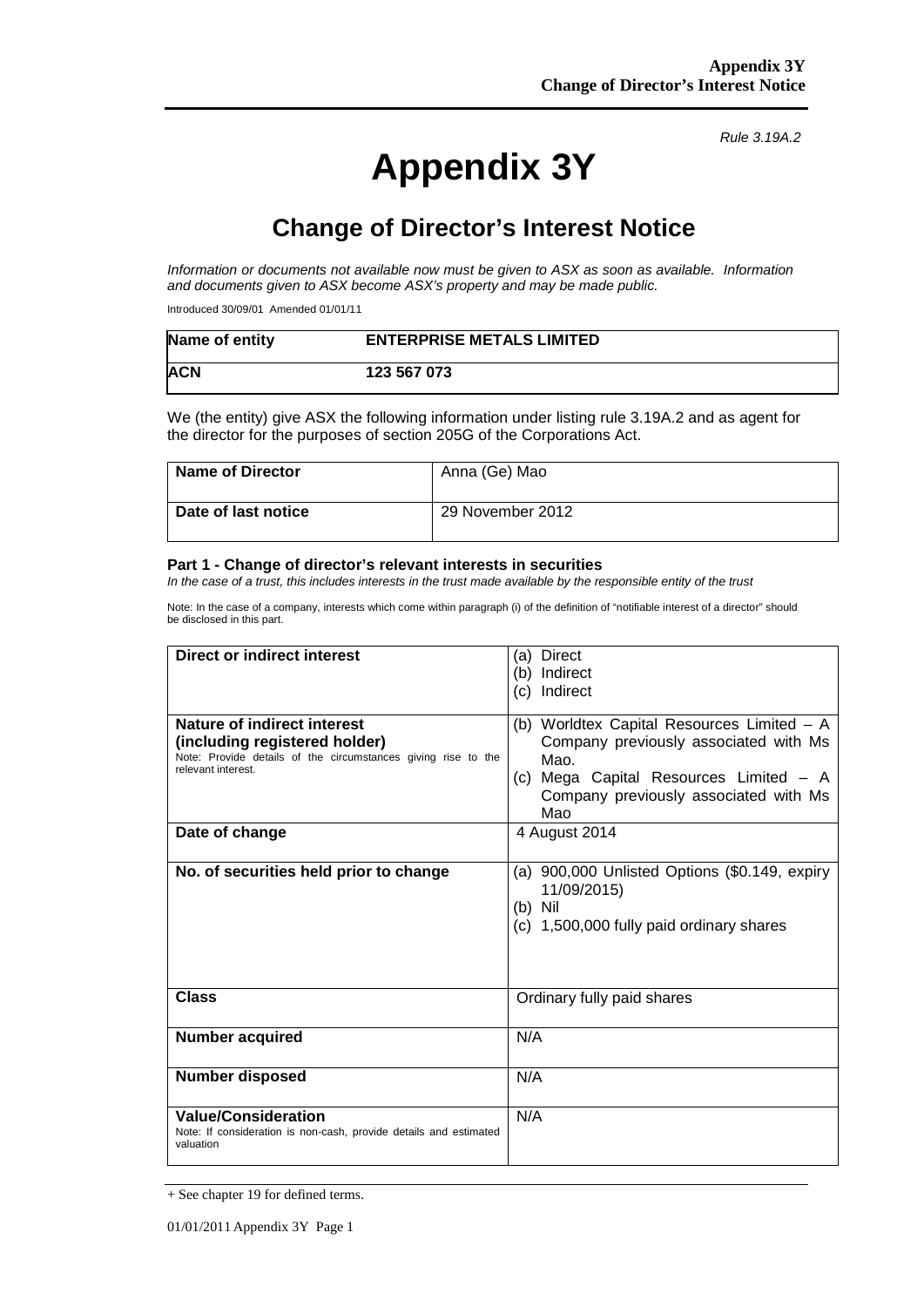| No. of securities held after change                                 | (a) 900,000 Unlisted Options (\$0.149,<br>expiry 11/09/2015) |
|---------------------------------------------------------------------|--------------------------------------------------------------|
| Nature of change                                                    | Anna Mao is no longer associated                             |
| Example: on-market trade, off-market trade, exercise of options,    | with                                                         |
| issue of securities under dividend reinvestment plan, participation | Worldtex Capital Resources Ltd or Mega                       |
| in buy-back                                                         | Capital Resources Ltd.                                       |

## **Part 2 – Change of director's interests in contracts**

Note: In the case of a company, interests which come within paragraph (ii) of the definition of "notifiable interest of a director" should be disclosed in this part.

| <b>Detail of contract</b>                                                                                                                                                      | N/A |
|--------------------------------------------------------------------------------------------------------------------------------------------------------------------------------|-----|
| <b>Nature of interest</b>                                                                                                                                                      | N/A |
| Name of registered holder<br>(if issued securities)                                                                                                                            | N/A |
| Date of change                                                                                                                                                                 | N/A |
| No. and class of securities to<br>which interest related prior to<br>change<br>Note: Details are only required for a contract in<br>relation to which the interest has changed | N/A |
| <b>Interest acquired</b>                                                                                                                                                       | N/A |
| <b>Interest disposed</b>                                                                                                                                                       | N/A |
| <b>Value/Consideration</b><br>Note: If consideration is non-cash, provide details<br>and an estimated valuation                                                                | N/A |
| Interest after change                                                                                                                                                          | N/A |

<sup>+</sup> See chapter 19 for defined terms.